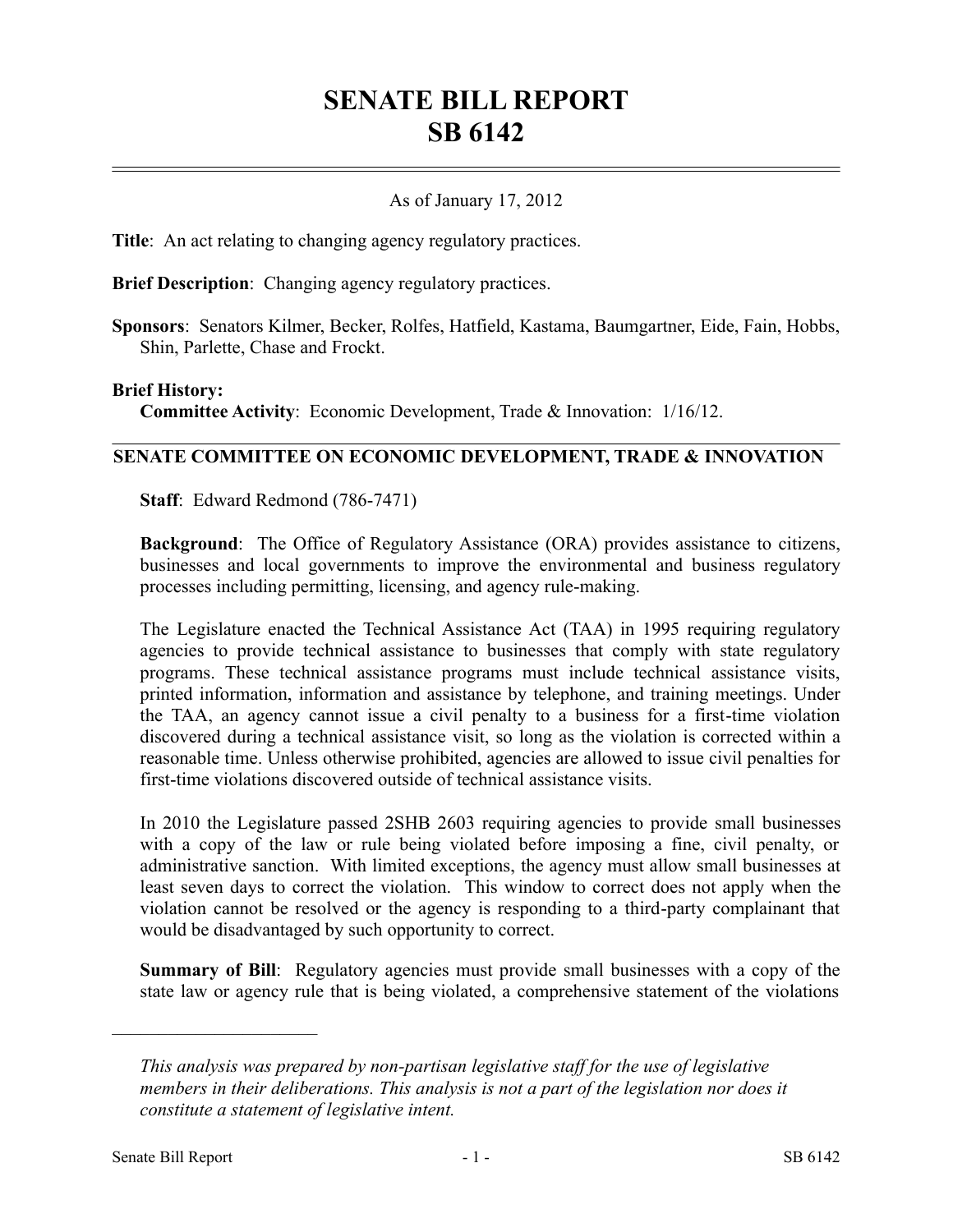discovered, and the necessary corrective action that must be taken. Once that information has been provided, the agency may not compound such violations or corrective actions during that review period.

If violations are not identified during a technical assistance visit, the agency must let the owner or operator of the facility know when to expect the results of the visit. During the technical assistance visit, the person conducting the visit must provide the owner or operator with a website address where the owner or operator may complete an anonymous customer service survey. Regulatory agencies must also require their regulators to complete a selfassessment for each technical assistance visit. The self-assessment must be comparable to the customer service survey. Each individual regulator must receive the aggregate results of customer service surveys relating to the regulator's visits to compare with the regulator's self assessment.

The ORA must work with regulatory agencies to develop a customer service survey that regulated entities may complete after a technical assistance visit. The ORA also must appoint a small business advocate to perform the following duties:

- serve as an advocate for Washington small-business owners providing services that include advisory participation in the consideration of legislation and administrative rules affecting small business;
- represent the views and interests of small businesses before other state agencies and departments;
- investigate grievances and facilitate resolution to small business issues, including working in consultation with legislative staff to respond to small business issues fielded by legislators;
- receive results of the customer service surveys resulting from technical assistance visits and work with agency directors to improve results as needed;
- assist agencies with customer service surveys and self-assessment surveys; and
- attend and observe appeals hearings, as needed.

## **Appropriation**: None.

**Fiscal Note**: Requested on January 13, 2012.

## **Committee/Commission/Task Force Created**: No.

**Effective Date**: Ninety days after adjournment of session in which bill is passed.

**Staff Summary of Public Testimony**: PRO: While working for the Economic Development Board in Pierce County, I meet with approximately 200 businesses a year. From those meetings, I realize that we must constantly be working to improve our state's customer service approach to employers. Forbes Magazine recently rated Washington as the number five place to do business in the United States. This bill would institutionalize basic business practices when there is a regulatory visit. It would help employers know what to expect and when to expect results from that visit. Having an anonymous customer-service survey that addresses professionalism and timelines would help. The concern amongst many businesses are with the interactions they have with the regulators not the compliance with the rules. Sometimes the interaction is positive, but sometimes it less positive. Business do not